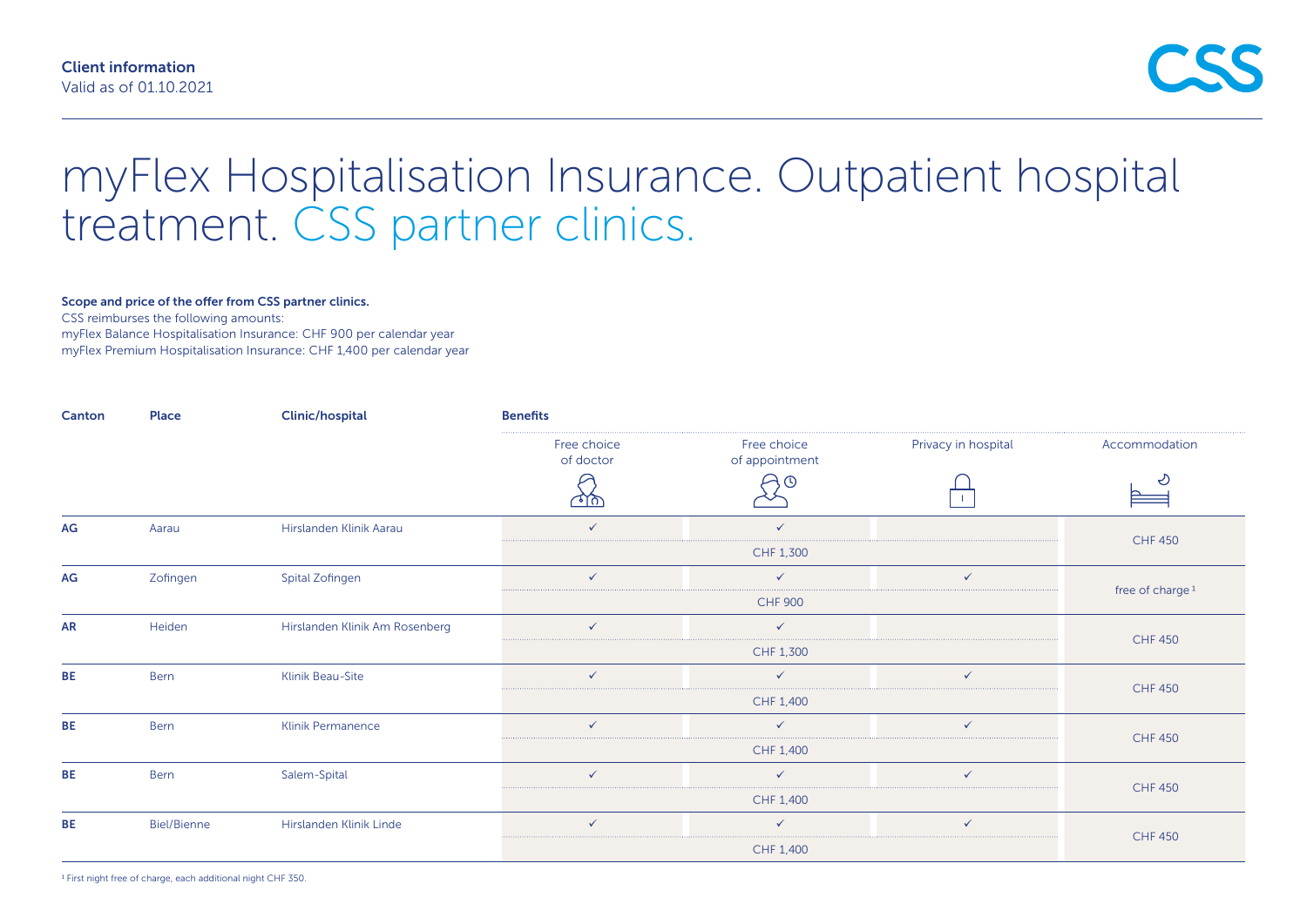## Scope and price of the offer from CSS partner clinics.

CSS reimburses the following amounts:

myFlex Balance Hospitalisation Insurance: CHF 900 per calendar year myFlex Premium Hospitalisation Insurance: CHF 1,400 per calendar year

| Canton    | <b>Place</b>       | <b>Clinic/hospital</b>                                           | <b>Benefits</b>          |                               |                     |                             |  |
|-----------|--------------------|------------------------------------------------------------------|--------------------------|-------------------------------|---------------------|-----------------------------|--|
|           |                    |                                                                  | Free choice<br>of doctor | Free choice<br>of appointment | Privacy in hospital | Accommodation               |  |
|           |                    |                                                                  | শক                       | $\circ$                       | $\mathbf{1}$        | D                           |  |
| <b>BL</b> | Binningen          | Vista Klinik                                                     | $\checkmark$             | $\checkmark$                  | $\checkmark$        | <b>CHF 450</b>              |  |
|           |                    |                                                                  |                          | <b>CHF 900</b>                |                     |                             |  |
| <b>BL</b> | Münchenstein       | <b>Klinik Birshof</b>                                            | $\checkmark$             | $\checkmark$                  |                     |                             |  |
|           |                    |                                                                  |                          | CHF 1,300                     |                     | <b>CHF 450</b>              |  |
| <b>GE</b> | Genève             | Clinique la Colline                                              | $\checkmark$             | $\checkmark$                  | $\checkmark$        | <b>CHF 450</b>              |  |
|           |                    |                                                                  |                          | CHF 1,400                     |                     |                             |  |
| <b>GE</b> | Genève             | Clinique Générale-Beaulieu                                       | $\checkmark$             | $\checkmark$                  | $\checkmark$        |                             |  |
|           |                    |                                                                  |                          | <b>CHF 950</b>                |                     | CHF 1050                    |  |
| LU        | Luzern             | Hirslanden Klinik St. Anna,<br>St. Anna am Bahnhof and in Meggen | $\checkmark$             | $\checkmark$                  | $\checkmark$        |                             |  |
|           |                    |                                                                  |                          | CHF 1,400                     |                     | <b>CHF 450</b>              |  |
| <b>NE</b> | Chaux-de-<br>Fonds | Clinique Volta                                                   | $\checkmark$             | $\checkmark$                  | $\checkmark$        | free of charge <sup>2</sup> |  |
|           |                    |                                                                  |                          | CHF 1,400                     |                     |                             |  |
| <b>OW</b> | Sarnen             | Kantonsspital Obwalden                                           | $\checkmark$             | $\checkmark$                  | $\checkmark$        |                             |  |
|           |                    |                                                                  |                          | CHF 1,300                     |                     | <b>CHF 450</b>              |  |
| <b>SH</b> | Schaffhausen       | Privatklinik Belair                                              | $\checkmark$             | $\checkmark$                  | $\checkmark$        |                             |  |
|           |                    |                                                                  |                          | CHF 1,400                     |                     | <b>CHF 450</b>              |  |
| SG        | St.Gallen          | Klinik Stephanshorn                                              | $\checkmark$             | $\checkmark$                  |                     |                             |  |
|           |                    |                                                                  |                          | CHF 1,300                     |                     | <b>CHF 450</b>              |  |
| <b>SZ</b> | Pfäffikon          | Cardiance Clinic                                                 | $\checkmark$             | $\checkmark$                  | $\checkmark$        |                             |  |
|           |                    |                                                                  |                          | CHF 1,100                     |                     | CHF 120-400                 |  |

2 First night free of charge, each additional night CHF 200.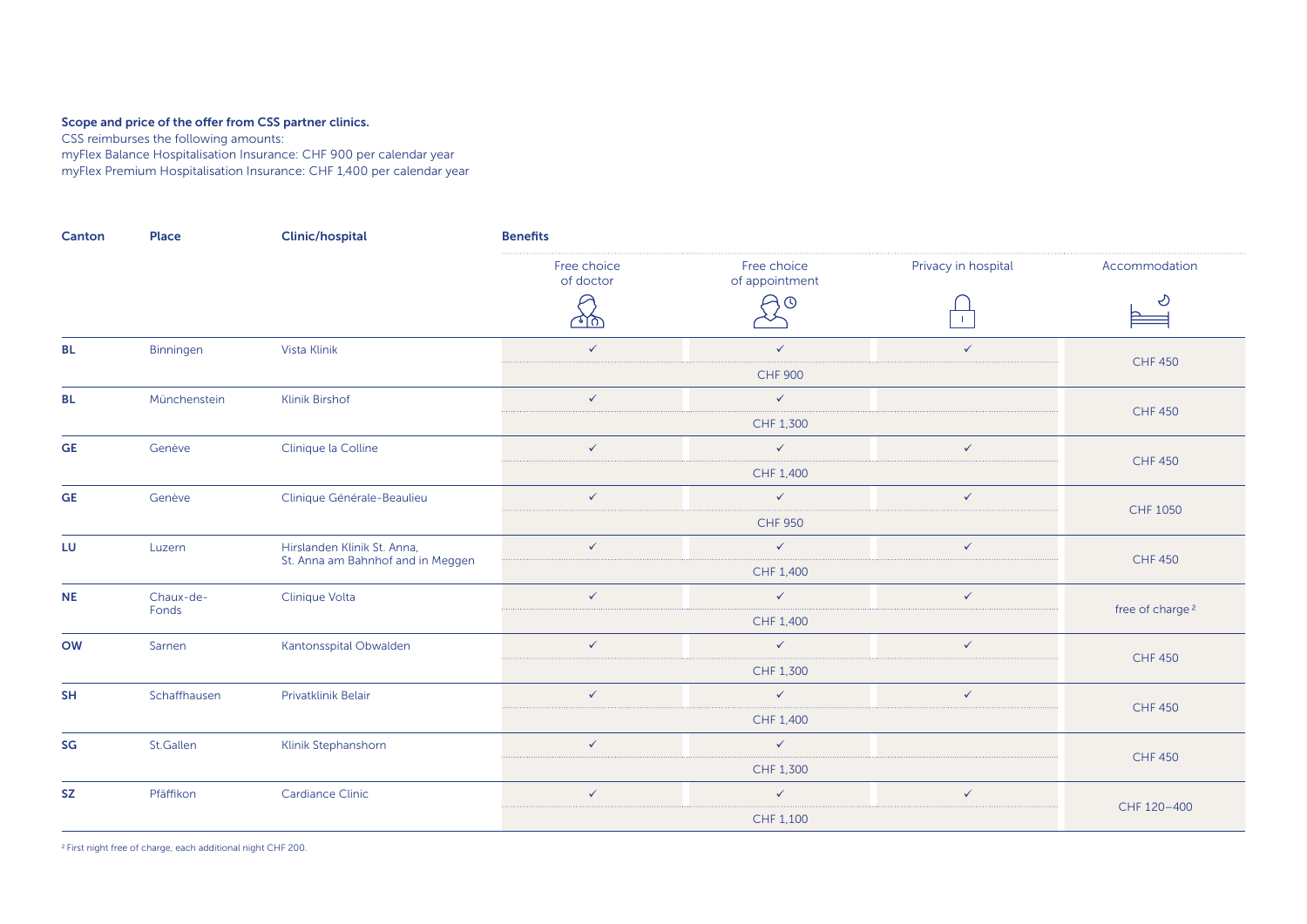#### Scope and price of the offer from CSS partner clinics.

CSS reimburses the following amounts:

myFlex Balance Hospitalisation Insurance: CHF 900 per calendar year myFlex Premium Hospitalisation Insurance: CHF 1,400 per calendar year

| Canton               | Place       | <b>Clinic/hospital</b>       | <b>Benefits</b>          |                               |                     |                                                                                                                            |  |
|----------------------|-------------|------------------------------|--------------------------|-------------------------------|---------------------|----------------------------------------------------------------------------------------------------------------------------|--|
|                      |             |                              | Free choice<br>of doctor | Free choice<br>of appointment | Privacy in hospital | Accommodation                                                                                                              |  |
|                      |             |                              | ৰাচা                     | ) O                           |                     | D<br>≘                                                                                                                     |  |
| <b>SZ</b>            | Pfäffikon   | Vista Klinik                 | $\checkmark$             | $\checkmark$                  | $\checkmark$        |                                                                                                                            |  |
|                      |             |                              |                          | <b>CHF 900</b>                |                     |                                                                                                                            |  |
| TG                   | Kreuzlingen | Venenklinik Bellevue         | $\checkmark$             | $\checkmark$                  | $\checkmark$        |                                                                                                                            |  |
|                      |             |                              |                          | <b>CHF 990</b>                |                     | <b>CHF 450</b><br><b>CHF 250</b><br><b>CHF 390</b><br><b>CHF 250</b><br><b>CHF 390</b><br><b>CHF 450</b><br><b>CHF 450</b> |  |
| T1                   | Gravesano   | Clinica Ars Medica           | $\checkmark$             | $\checkmark$                  | $\checkmark$        |                                                                                                                            |  |
|                      |             |                              |                          | <b>CHF 950</b>                |                     |                                                                                                                            |  |
| T1                   | Lugano      | Clinica Luganese Moncucco SA | $\checkmark$             | $\checkmark$                  | $\checkmark$        |                                                                                                                            |  |
|                      |             |                              | CHF 1,000                |                               |                     |                                                                                                                            |  |
| $\mathsf T\mathsf I$ | Sorengo     | Clinica Sant'Anna            | $\checkmark$             | $\checkmark$                  | $\checkmark$        |                                                                                                                            |  |
|                      |             |                              | <b>CHF 950</b>           |                               |                     |                                                                                                                            |  |
| <b>VD</b>            | Lausanne    | Clinique Bois-Cerf           | $\checkmark$             | $\checkmark$                  | $\checkmark$        |                                                                                                                            |  |
|                      |             |                              | CHF 1,400                |                               |                     | <b>CHF 450</b>                                                                                                             |  |
| <b>VD</b>            | Lausanne    | Clinique Cécil               | $\checkmark$             | $\checkmark$                  | $\checkmark$        |                                                                                                                            |  |
|                      |             |                              | CHF 1,400                |                               |                     |                                                                                                                            |  |
| <b>VD</b>            | Lausanne    | Clinique de Montchoisi       | $\checkmark$             | $\checkmark$                  | $\checkmark$        |                                                                                                                            |  |
|                      |             |                              | <b>CHF 950</b>           |                               |                     |                                                                                                                            |  |
| ZG                   | Baar        | Zuger Kantonsspital          | $\checkmark$             | $\checkmark$                  |                     |                                                                                                                            |  |
|                      |             |                              | CHF 1,300                |                               |                     | <b>CHF 500</b>                                                                                                             |  |
| ZG                   | Cham        | Andreas Klinik               | $\checkmark$             | $\checkmark$                  | $\checkmark$        | <b>CHF 450</b>                                                                                                             |  |
|                      |             |                              |                          | CHF 1,400                     |                     |                                                                                                                            |  |